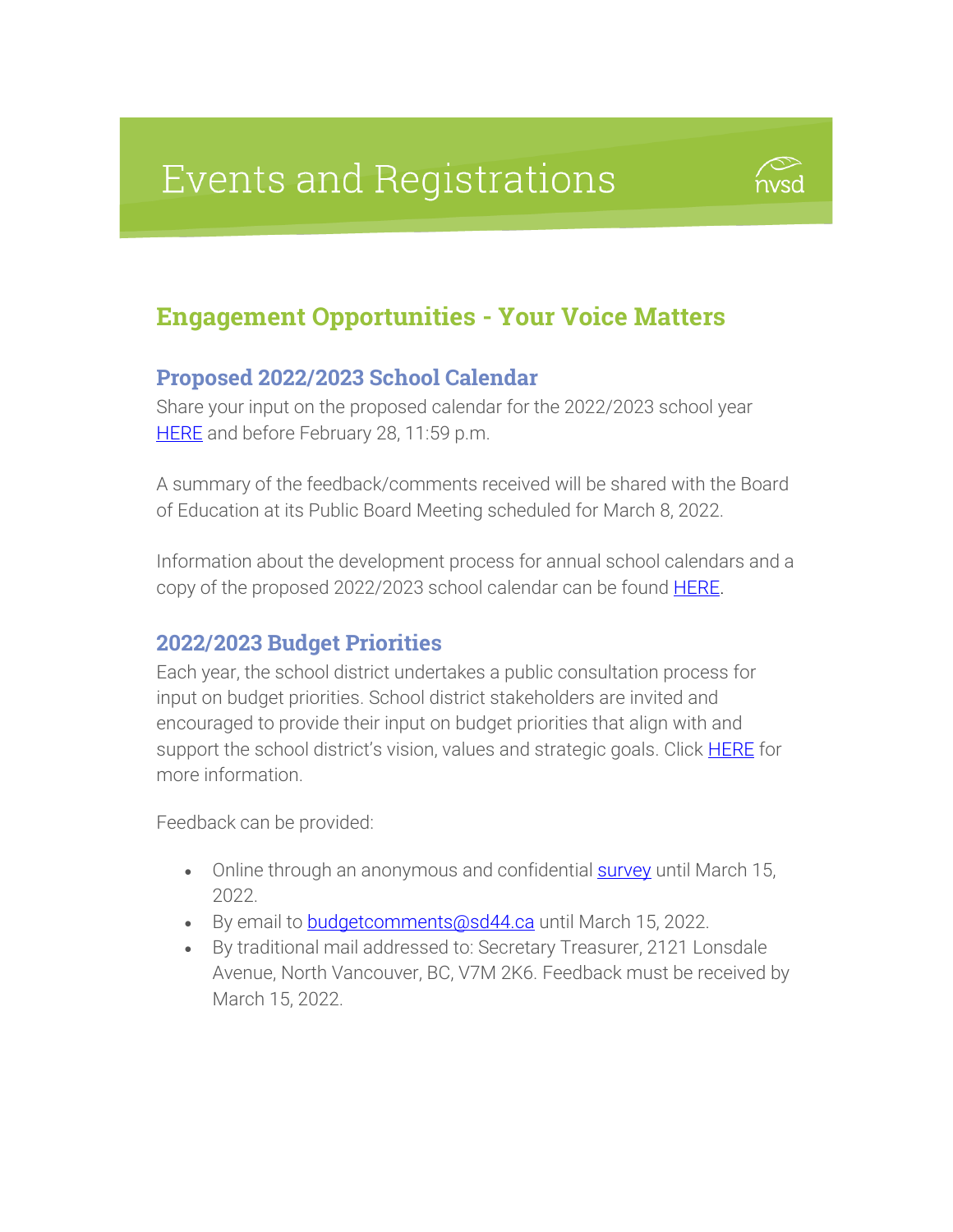Virtually through Microsoft Teams during the Public Standing Committee meeting scheduled for [April 5, 2022 at 7 p.m.](https://www.sd44.ca/Board/Meetings/Pages/default.aspx#/=)

#### CNV's People and Pups in the City

Do you have a pup – or an opinion about them? Help the City of North Vancouver develop its first dog strategy by sharing your point of view **HERE** by February 28.

Over the next 10 years and beyond, the City-wide Dog Strategy will guide decisions about dog services and amenities while helping to ensure safe, active places that work for everyone. Through its People & Pups in the City campaign, the City wants to hear what dog parents and non-owners think about what works, what doesn't and potential PAWSibilities when it comes to shared public spaces, dog facilities and services, and dog-related bylaw enforcement. Options for input at **letstalk.cnv.org/pups** include a survey, map and question tool.

### **Events**

#### Suicide Prevention in Youth - February 24

Join Registered Clinical Counsellor Emma Carlson in a community conversation discussing the latest theory and research behind why youth suicide occurs and evidence-based treatment approaches used in therapy. Register for this February 24 online event **HERE** (presented by Foundry North Shore, Vancouver Coastal Health).

### Beyond the Horizon Exhibition ends February 24

*Beyond the Horizon* is an expression that encourages us to consider what is "farther than the possible limit of sight, beyond what we can foresee, know or anticipate." The horizon as a metaphor provides us with an opportunity to challenge and evaluate our own ways of knowing. The artists in this exhibition expand conventional uses of materials and explore modes of making through collaboration with other artists and the land. Click [HERE](https://www.sd44.ca/school/artistsforkids/Visit/Exhibitions/Pages/default.aspx#/=) for more information, including gallery hours.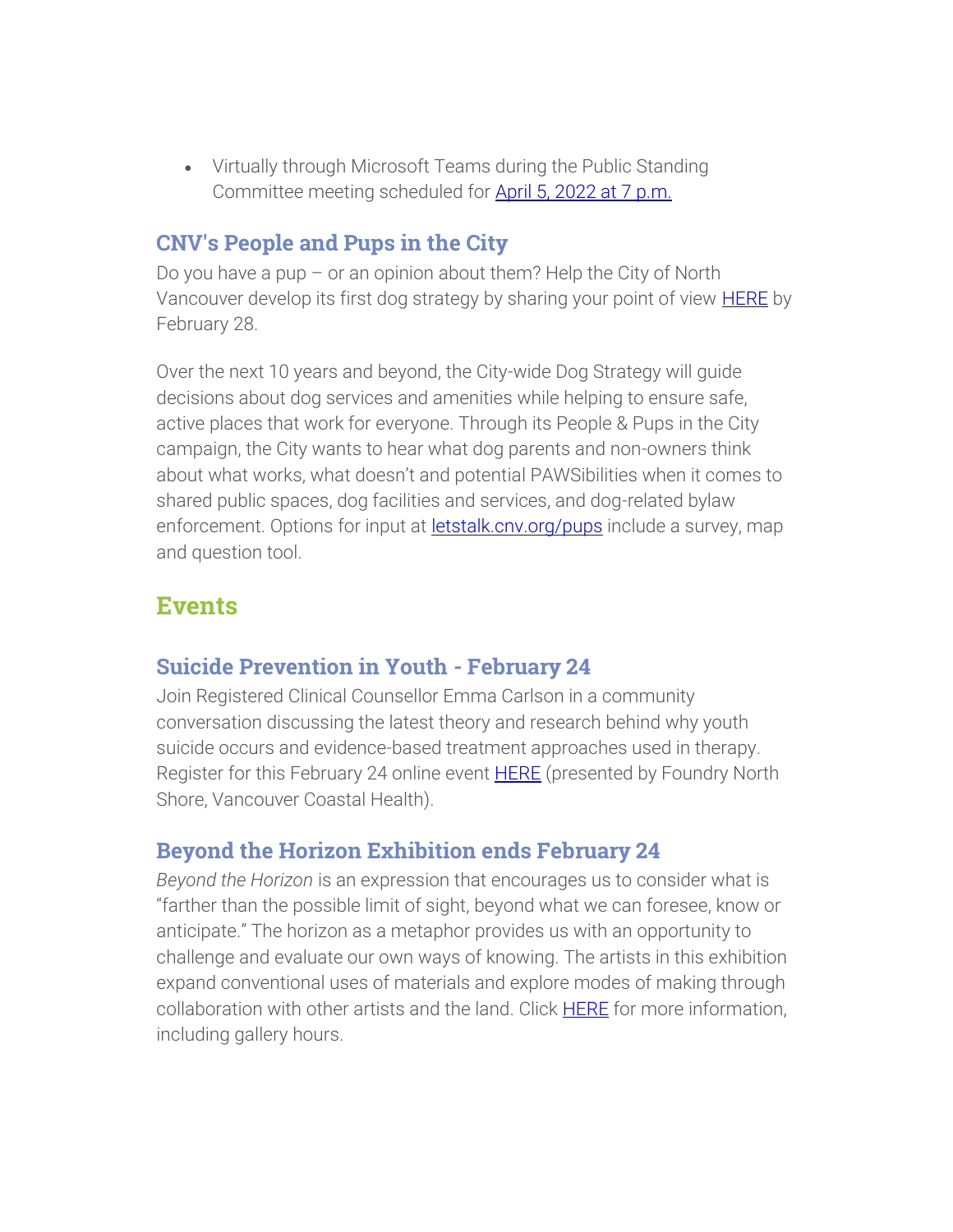### Public Board Meeting - March 8

The next Board of Education Public Board Meeting takes place virtually on March 8 at 6:30 p.m. Visit our **Meetings & Minutes** page for information on how you can provide input and to review the agenda and board package (available on the Thursday afternoon preceding the public meeting).

### Supporting your Teen's Mental Well-Being Workshop Series - Until March 10

Presented by Impact North Shore, this online five-part workshop series is designed to help families learn about the mental health needs and challenges of immigrant youth. The workshop is open to newcomers and immigrant families and is presented exclusively in Farsi. Click **HERE** for more information.

### Civic Youth Awards Program & Youth Centennial Scholarship – Apply by March 14

The City of North Vancouver Civic Youth Awards Program recognizes youth between the ages of 10-24 years for noteworthy achievements and contributions to the community. Each year, the City presents awards in six categories. The nomination deadline is March 14 at 5 p.m. Details are available [HERE.](https://www.cnv.org/City-Services/Planning-and-Policies/Youth/Be-Recognized)

Administered by The North Shore Community Foundation, the Youth Centennial Scholarship is awarded to youth who have demonstrated outstanding community service and who are pursuing post-secondary education. The application deadline is March 14 at 5 p.m. Details are available [HERE.](https://www.cnv.org/city-services/planning-and-policies/youth/be-recognized/youth-centennial-scholarship)

### District of North Vancouver Youth Awards Program – Apply by March 14

The District of North Vancouver Youth Awards Program recognizes youth between the ages of 10-24 years for their significant achievements and contributions to the community. Each year, the District presents awards in four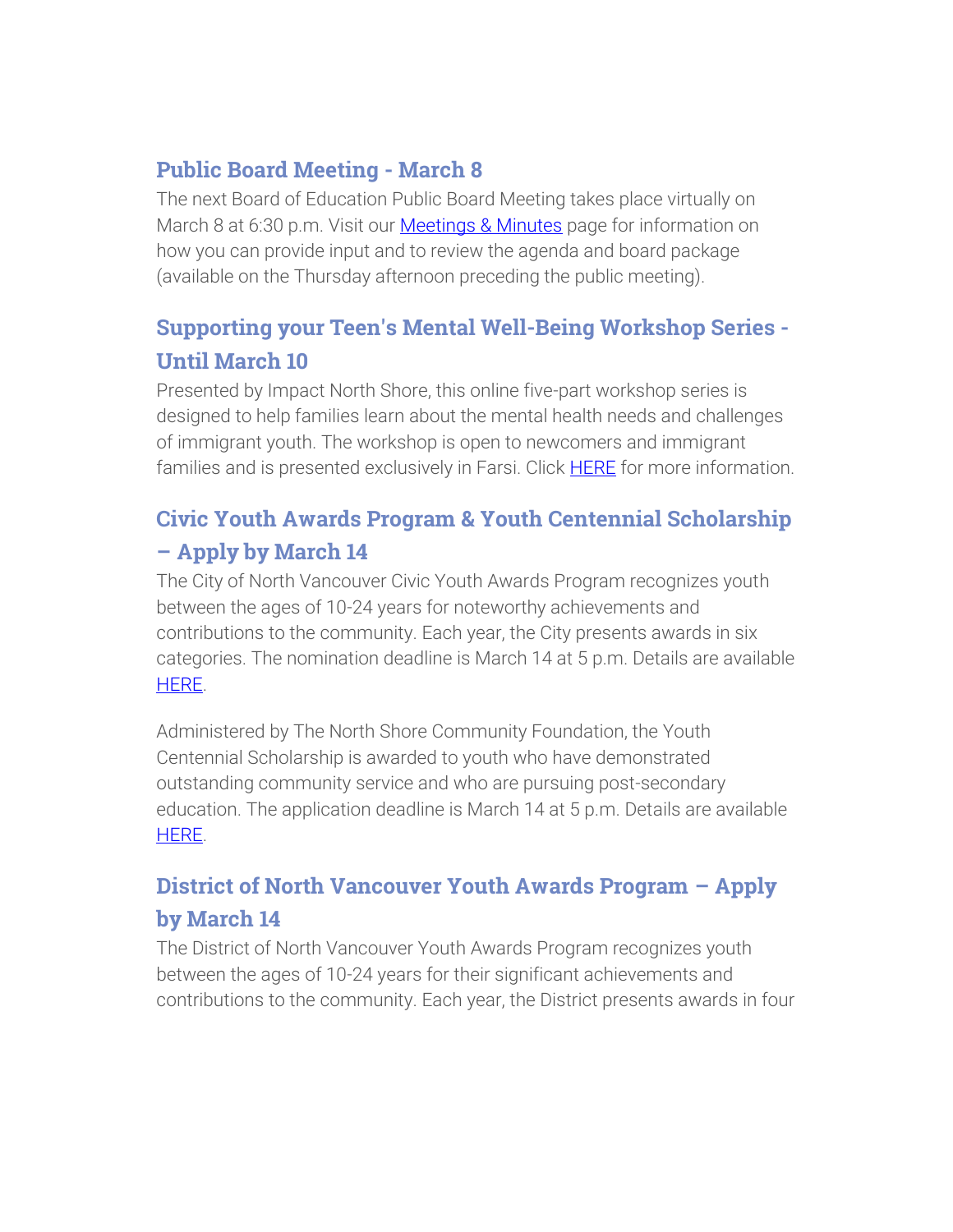categories. The nomination deadline is March 14 at 11:59 p.m. Details are available [HERE.](https://www.dnv.org/programs-and-services/civic-youth-awards)

#### Research Study for Children ages 4 to 9

The Phono Lab in SFU's Linguistics Department is recruiting child participants for a research study that investigates how children learn complex sound patterns in English. Children between the ages of 4 and 9 will connect with the researchers for approximately 30 minutes over Zoom at a time that is convenient for your family. (This study does not require an in-person visit.) Children will play a few research "games" with research assistants and will receive stickers and a certificate for participating. For additional information or to enroll your child, please contact **phono@sfu.ca**; an informational poster is available [HERE.](https://www.sd44.ca/parents/Documents/SFU_Research_Recruitment_poster_4-9.pdf)

## **Registrations**

### IB Diploma Programme - Applications due February 18

The [International Baccalaureate Diploma Programme](https://www.sd44.ca/school/carson/diplomaprogramme/Pages/Default.aspx#/=) (DP) is an internationally recognized, rigorous university preparatory two-year program for students in Grades 11 and 12 that leads to a qualification that is widely recognized by the world's leading universities. It is offered at Carson Graham Secondary.

Interested students are to submit a comprehensive application package, along with their Grade 10 report card, by February 18. Click **HERE** for additional information.

### Academies - Applications accepted until February 21

Our highly specialized academies are designed to enhance the overall student experience by providing learning environments that concentrate on a focal skill set. Students in Grades 8 to 12 work towards graduation while accelerating their knowledge and skill development in an area of interest that can form a foundation for successful post-graduation pursuits.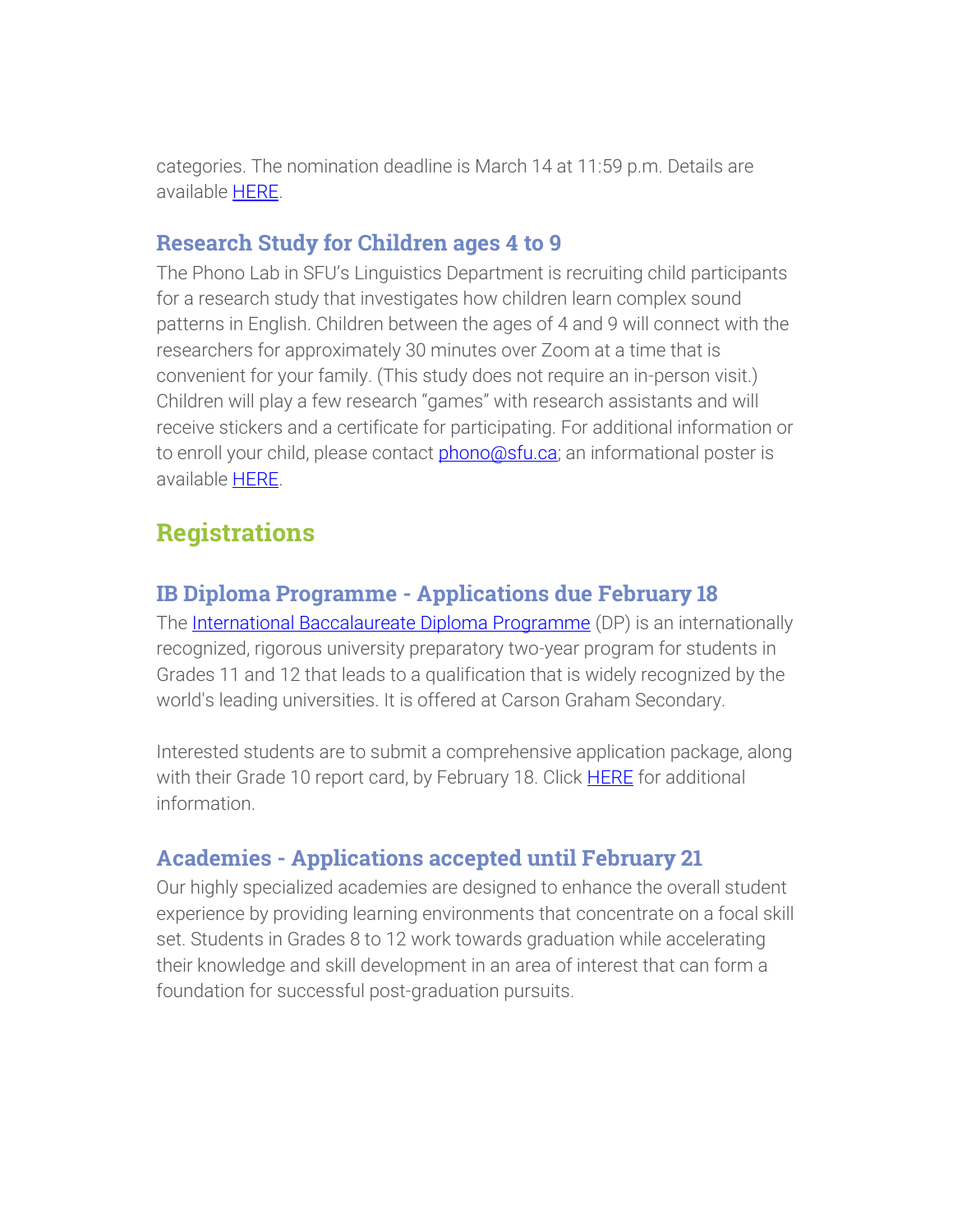The following Academies will be offered during the 2022/2023 school year. Please visit the Academy page for program-specific information. Applications will be accepted until February 21 through [SchoolCash Online.](https://sd44.schoolcashonline.com/)

- **[AFK Studio Art](https://www.sd44.ca/ProgramsServices/Academies/AFKAcademy/Pages/default.aspx#/=)**
- **[Basketball](https://www.sd44.ca/ProgramsServices/Academies/Basketball/Pages/default.aspx#/=)**
- *New!* [Business and Gaming Entrepreneurship Lab](https://www.sd44.ca/ProgramsServices/Academies/Gaming/Pages/default.aspx#/=)
- [Dance](https://www.sd44.ca/ProgramsServices/Academies/Dance/Pages/default.aspx#/=)
- **[Digital Media](https://www.sd44.ca/ProgramsServices/Academies/DigitalMedia/Pages/default.aspx#/=)**
- [Digital Media Lite](https://www.sd44.ca/ProgramsServices/Academies/Digital%20Media%20Academy%20Lite/Pages/default.aspx#/=)
- [Field Hockey](https://www.sd44.ca/ProgramsServices/Academies/FieldHockey/Pages/default.aspx#/=)
- Hockey Skills
- **[Robotics](https://www.sd44.ca/ProgramsServices/Academies/Robotics,%20Mechatronics%20%26%20Digital%20Fabrication/Pages/default.aspx#/=)**
- New! [Rowing](https://www.sd44.ca/ProgramsServices/Academies/rowing/Pages/default.aspx#/=)
- **[Soccer](https://www.sd44.ca/ProgramsServices/Academies/SoccerAcademy/Pages/default.aspx#/=)**
- [Volleyball](https://www.sd44.ca/ProgramsServices/Academies/VolleyballAcademy/Pages/default.aspx#/=)

### Late French Immersion - Priority Placement ends March 4

The Late French Immersion Program is a two-year intensive program designed for non-French speaking students who have successfully completed Grade 5. Information about the program, including links to register and a prerecorded information session, is available **HERE**. Note: Priority placement for Late French Immersion runs until March 4 at 4 p.m.

### Elementary Band and Strings Program - Register by March 4

This program is open to students in Grades  $5 - 7$  for Band and Grades  $4 - 7$ for Strings. Registration for the 2022/2023 school year runs until March 4. While there is a Late Registration enrolment period, this is subject to program availability and class size at a student's school site, and is dependent on sufficient registrations received by March 4. More information, including program fees, is available **HERE**.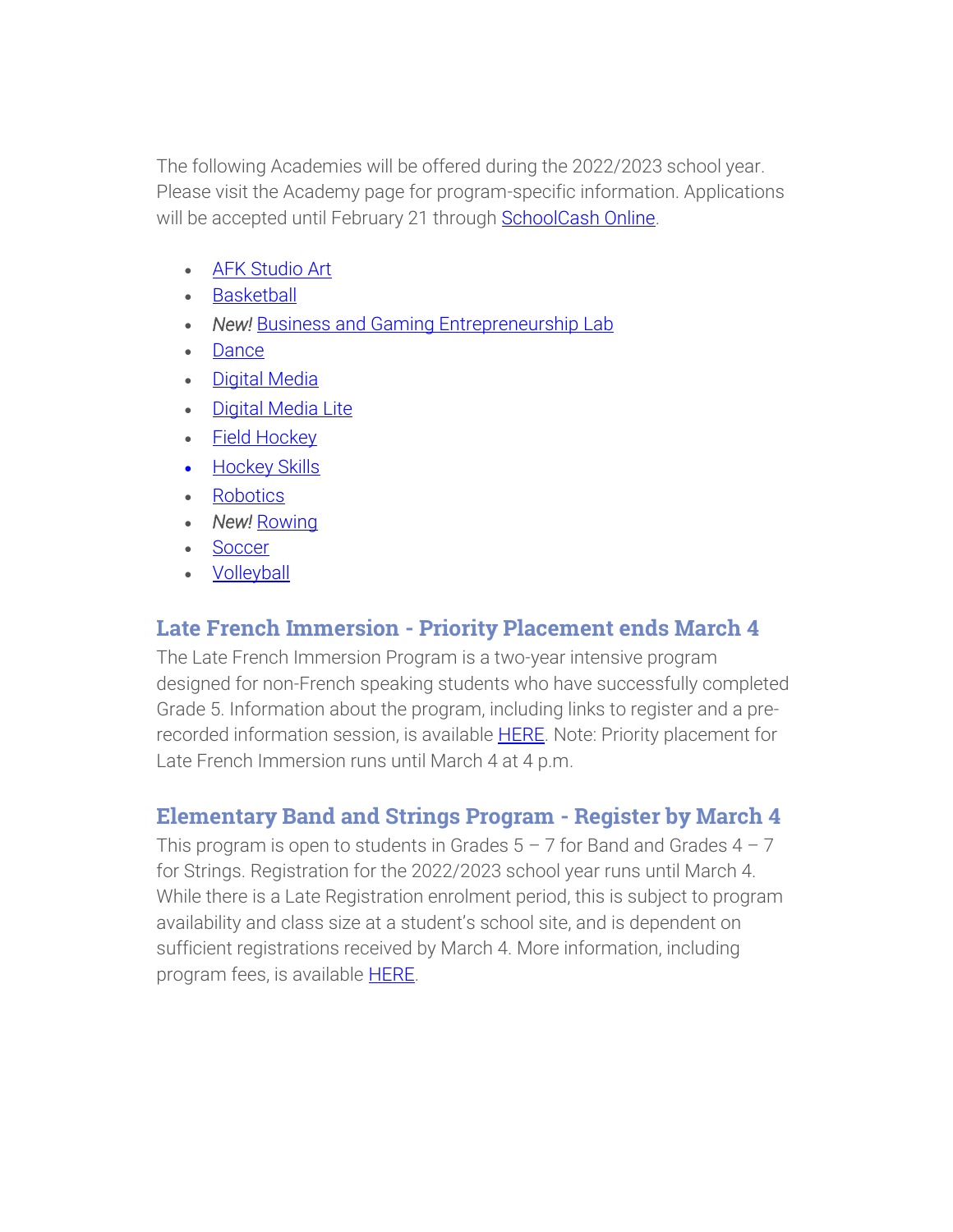### New Registration and Transfer Requests for Grades 1 - 12 - Deadline March 4

**Priority placement** for both new registrations and transfers for Grades 1 - 12 runs until March 4 at 4 p.m. Visit the 2022/2023 Registrations and Transfer [Requests](https://www.sd44.ca/Schools/StudentRegistration/2022-2023RegistrationsTransferRequests/Pages/default.aspx#/=) page for detailed information.

### YELL - Applications accepted until March 11

The [Young Entrepreneurship and Leadership Launchpad \(YELL\)](https://www.sd44.ca/ProgramsServices/careereducation/School-Based%20Career%20Programs/Pages/default.aspx#/=) provides Grade 11 and 12 students with a thorough understanding of how to apply entrepreneurial thinking to future studies, launching a business or entering the workforce. Students earn course credits toward graduation while working with teachers, business and community leaders and a mentor to design a studentled business concept. YELL is offered at Sutherland Secondary School and Handsworth Secondary School.

Applications will be accepted until March 11. Click [HERE](https://www.sd44.ca/ProgramsServices/careereducation/School-Based%20Career%20Programs/Pages/default.aspx#/=https://www.sd44.ca/ProgramsServices/careereducation/School-Based%20Career%20Programs/Pages/default.aspx) for more information.

### AFK's Spring After School Art Classes – Registration open

Taught by art specialist teachers and assisted by secondary art students, AFK's After School Art classes provide students the opportunity to further their artistic ability and foster positive attitudes towards the visual arts. Visit the [Artists for Kids](https://www.sd44.ca/school/artistsforkids/learn/afterschoolart/Pages/default.aspx#/=) website for more information and to register.

### AFK's Spring Break Camps - Registration open

Taught by an art specialist teacher, students will enjoy a week full of studio art activities including drawing, painting and printmaking. Each week will be unique, and students will learn in small cohorts. All art materials are provided. Click **HERE** for more information and to register.

### North Vancouver Online Learning (NVOL) - Registration open

NVOL provides students with rigorous, engaging, and interactive learning experiences. Students can choose to engage in their NVOL courses entirely remotely online or in a blended model of online and in-person interactions at